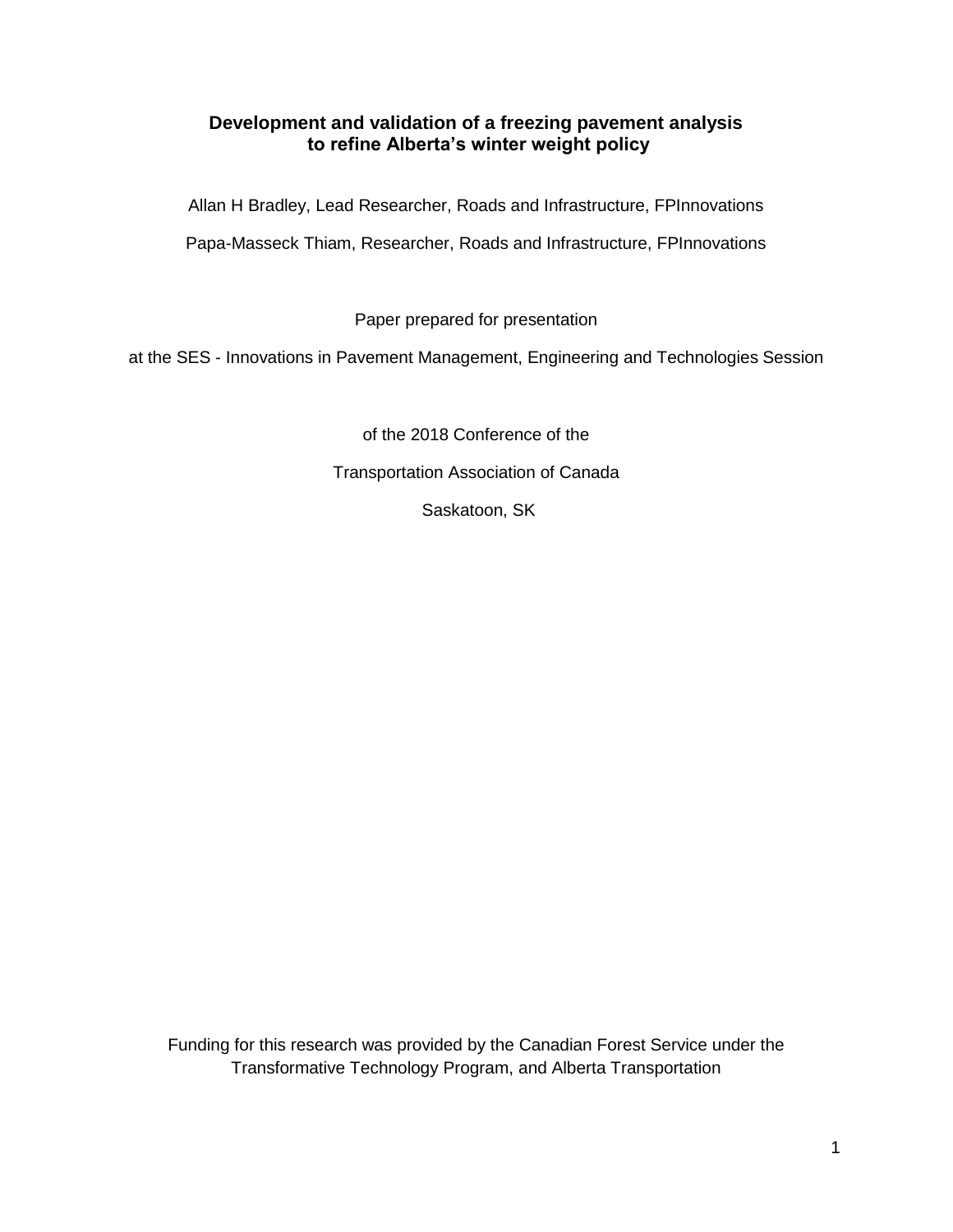**Abstract.** FPInnovations, in cooperation with the Canadian Forest Service, Alberta Transportation, Laval University i3C Chair, and the City of Edmonton recently completed a review of Alberta's starting threshold for initiating winter weight hauling. The threshold was 1 m frost depth but neither Alberta, nor any other jurisdiction, had undertaken a formal engineering analysis of the structural capacity of freezing pavements. The objective of this project was to determine the minimum frost depth at which hauling at winter weight premiums in Alberta could start without compromising pavement service life.

The paper describes the process used to develop a robust, validated, model capable of estimating the structural capacity of freezing highway pavements. This included analysis of freezing patterns in Alberta, resilient modulus testing of frozen roadbed materials, full scale accelerated trafficking test of two freezing pavements, and model development and validation. Based on this work, in December 2017, Alberta Transportation reduced the starting frost depth threshold used in its winter weight policy from 1 m to 0.75 m.

Substantial benefits to the public, forest industry, and the heavy haul industry are expected from a longer winter weight period and (or) a shallower frost depth threshold. The forest industry is predicted to realize \$1.63M in haul savings for each additional week of hauling with winter weights. Given a shallower frost depth requirement, more participation in the winter weight program in the south of the Province and during warmer winters will be possible. The Province is predicted to see savings in pavement rehabilitation costs of between \$1M and \$2.5M per year arising from some truck volume moving from summer to winter.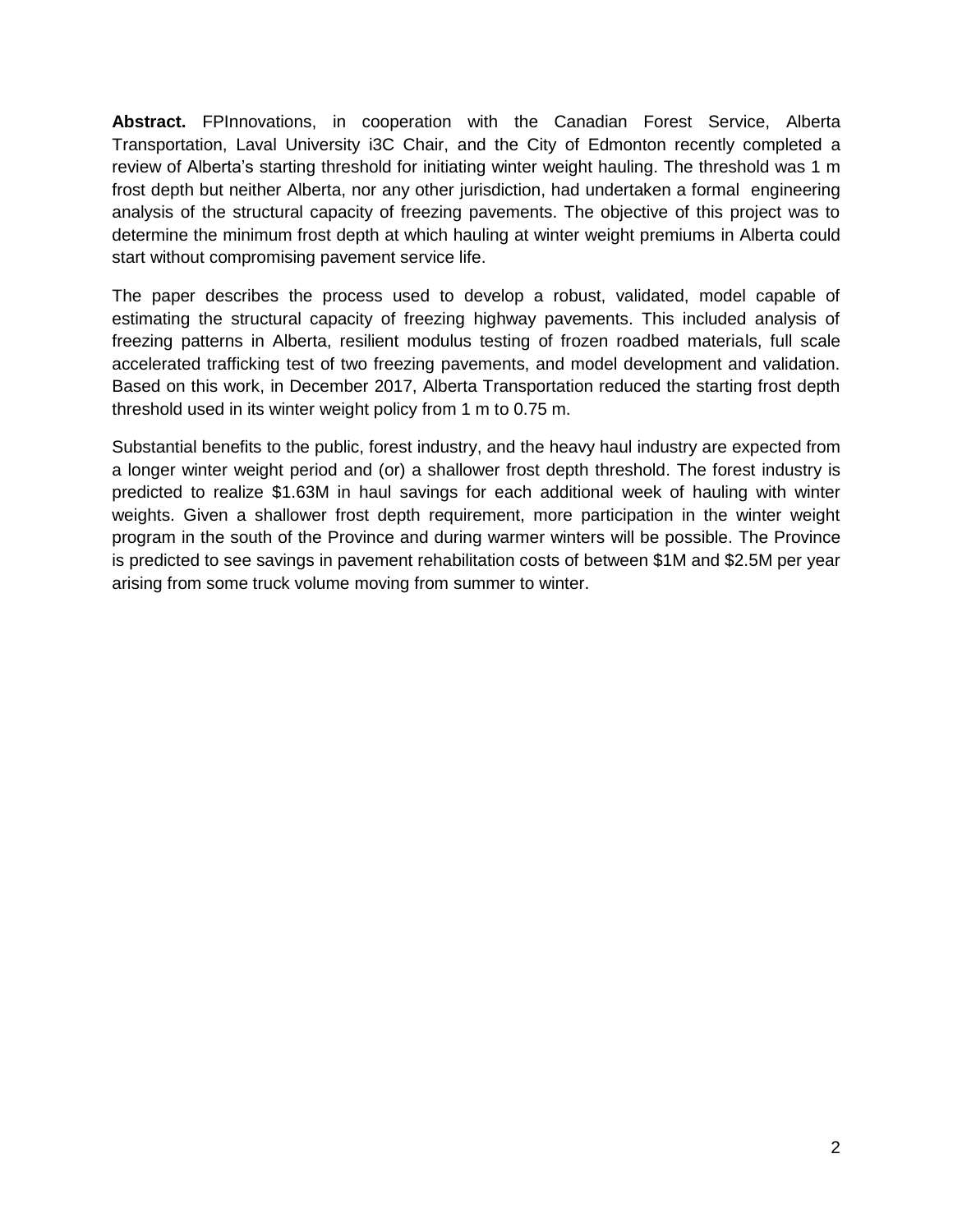**Introduction.** Winter weight premiums (WWP) allowed in some provinces help the forest sector increase yearly revenues and offset the impacts of spring load restrictions. It is proven that, given an annual volume of product to be transported, a modest increase in payload during winter can dramatically reduce trucking costs, as the number of trips decreases considerably (Yi et al., 2016). Alberta, Saskatchewan, Manitoba, Ontario, New Brunswick, and the Yukon and Northwest Territories currently have winter weight policies. Alberta offers the most generous WWP for log hauling trucks (Alberta Transportation, 2015) but also has the most conservative threshold for starting winter hauling (1 m frost depth).

FPInnovations, in cooperation with the Canadian Forest Service, Alberta Transportation, Laval University i3C Chair, and the City of Edmonton, undertook a review of the starting threshold for Alberta winter weights.

**Objective.** The objective of this research project was to make recommendations to Alberta Transportation regarding optimal frost depths in provincial highways prior to starting the annual winter weight log hauling programs. The objective was achieved with the following tasks:

- Document freezing patterns in Alberta highways through the case study of two provincial frost monitoring stations.
- Measure stiffness properties of unbound pavement materials from Alberta as they freeze.
- Develop a layered elastic modeling approach for freezing pavements using the freezing patterns and frozen material properties as inputs. Conduct preliminary modeling on the two cases studied sites to assess impact of freezing depth on key pavement strains.
- Validate the measured instantaneous stress and strain responses from the instrumented pavement at the University of Laval constructed to Alberta Transportation specifications.
- Validate long-term trafficking results of the frozen Alberta-style pavement to failure by using a strain-based service life model for frozen pavements.
- Establish the economic impact of changes to the WWP policy.
- Recommend a new starting frost depth for WWP based on results from this study.

**Freezing patterns in Alberta.** Alberta Transportation maintains a network of 68 thermistor stations with which they monitor the onset of freezing and thawing at highway locations across the province. At each station, there is a vertical array of 14 thermistors located in the pavement at standard depths that are from 5 to 300 cm; additionally a  $15<sup>th</sup>$  thermistor is located at roadside to measure ambient air temperature.

Freezing patterns during the winter of 2016/17 were analyzed using the 25 thermistor stations located in mid-to-northern Alberta where the forest industry is active. [Table 1](#page-3-0) summarizes the average and range of freezing rates observed.

The average freezing rate during this winter was 3.3 cm per day, while the range was from 6.5 to 1.0 cm per day. Faster freezing rates can be expected in locations with warmer ambient temperatures, more south and south-west exposure, less snow cover, drier soils, and thicker asphalt and aggregate layers (Doré and Zubeck, 2009).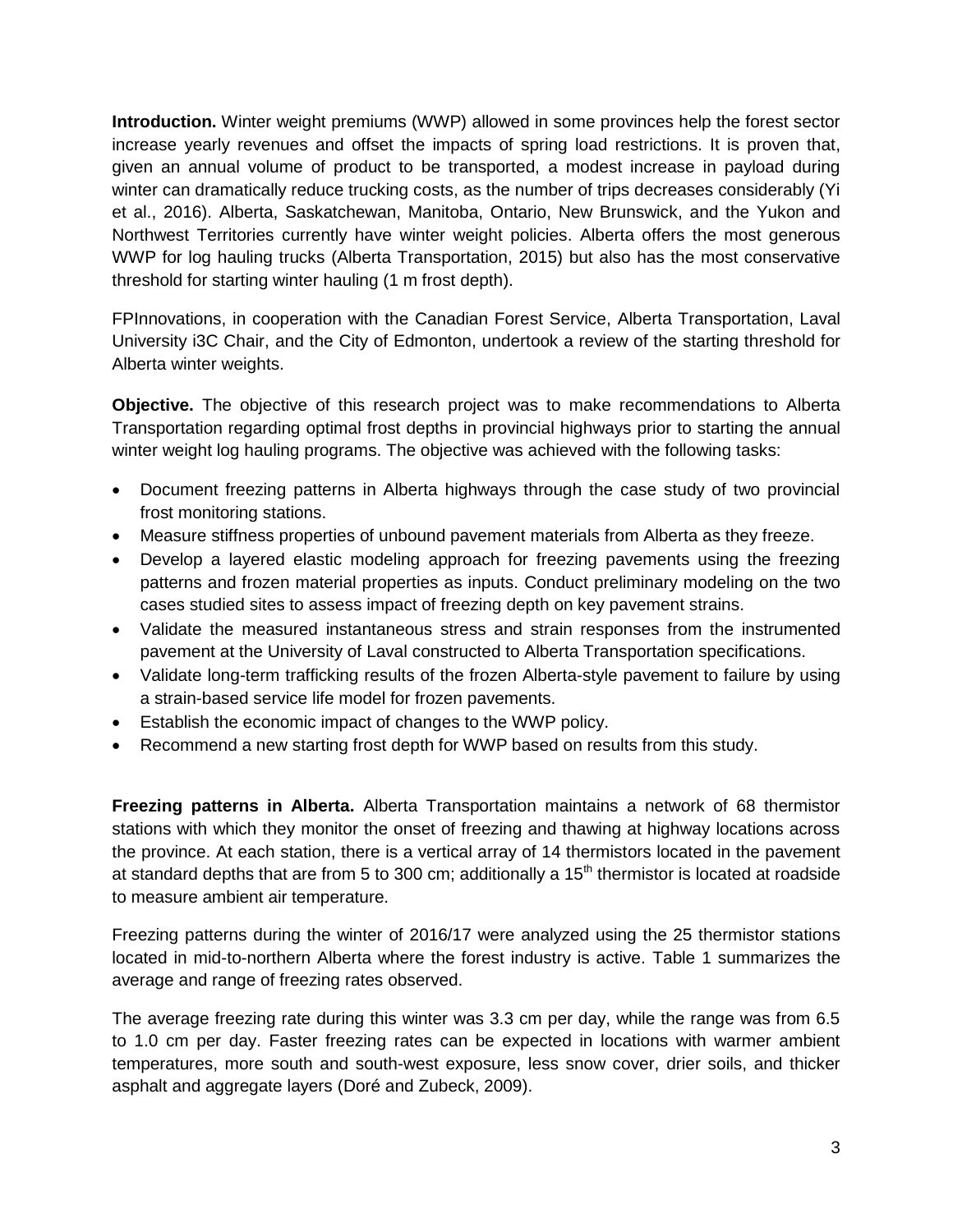|         | Time for frost depth to increase 10 cm (days) | Average freezing<br>rate (cm/ day) |                     |                                |     |  |
|---------|-----------------------------------------------|------------------------------------|---------------------|--------------------------------|-----|--|
|         | from 60 to<br>70 cm                           | from 70 to<br>80 cm                | from 80 to<br>90 cm | from 90 to<br>$100 \text{ cm}$ |     |  |
| Average | 3.2                                           | 3.6                                | 3.4                 | 3.1                            | 3.3 |  |
| Slowest | 5.5                                           | 8.0                                | 6.6                 | 6.0                            | 6.5 |  |
| Fastest | 0.9                                           | 1.3                                | 0.9                 | 1.1                            | 1.0 |  |

<span id="page-3-0"></span>**Table 1. Frost penetration rates observed in mid-to-north Alberta in winter 2016/17**

FPInnovations summarized thermistor data for multiple winters from a north-west and north-east Alberta thermistor station (Wandering River and Grande Prairie, respectively) in order to derive typical freezing patterns for use with layered elastic modeling of freezing Alberta pavements. [Figure 1](#page-3-1) presents a summary of pavement freezing averaged for six winters from the Wandering River station. To the left of the figure is a scale diagram of the pavement structure comprised of 250 mm of asphalt mat and 300 mm of base course over subgrade.



<span id="page-3-1"></span>**Figure 1. Typical freezing profiles at 9 frost depths, average of 6 winters, from Wandering River thermistor station (Thiam et al. 2018).**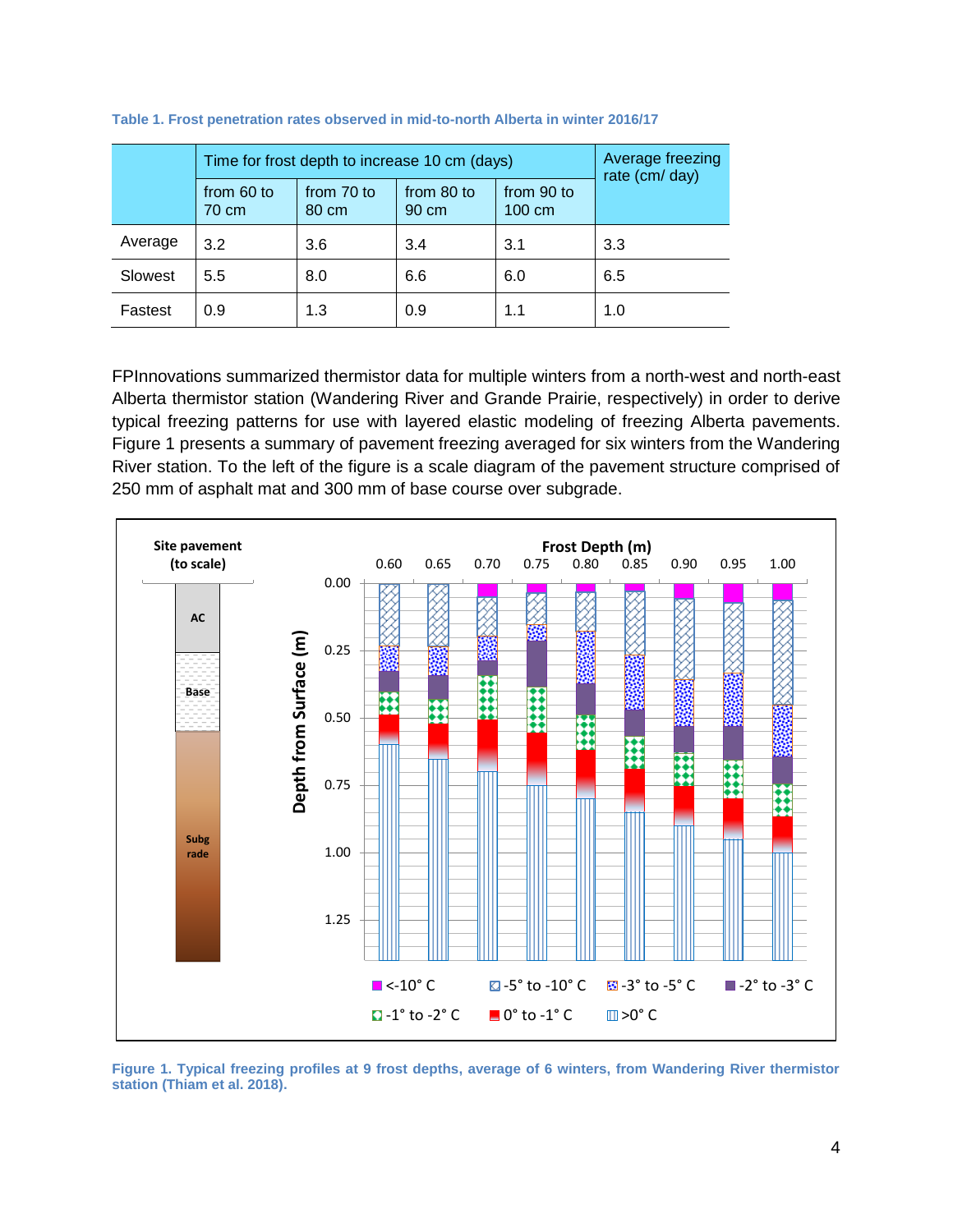Frost depth increased steadily as winter progressed. At deeper frost depths, the near surface temperatures grew colder and dropped to below -10° C. The proportion of frozen material below -3° C grew also. At a frost depth of 60 cm, the asphalt mat temperature was between -5° and - 10° C, while the base course temperature varied from approximately -4.5° C at the top to -0.5° C at the bottom. At a frost depth of 100 cm, the asphalt mat temperature was colder and varied from below -10 $^{\circ}$  C at the road surface to  $-7^{\circ}$  C at the bottom of the mat. Similarly, the base course temperature now varied from -7° C at the asphalt-base interface to -4° C at the basesubgrade interface.

**Frozen pavement materials resilient modulus**. Pavement subzero mechanical properties were measured at the engineering laboratory of the City of Edmonton (Kanji, 2015). Alberta Transportation identifed and supplied samples of three materials for testing: a 20 mm crushed granular base aggregate, a sandy clay till from Wabasca, Alberta, and a silty clay till from Fox Creek, Alberta. The granular base material was consistent with an Alberta Transportation standard base course specification. The subgrade soils were selected on the basis of them being representative of the low-to-medium plasticity clays typically found in Alberta's embankments. The test temperatures were selected to be representative of soil temperatures observed during early winter when Alberta pavements are freezing.

Testing comprised of soil classification (Atterberg Limits (ASTM D4318), Standard Proctor (ASTM D698), sieve analysis (ASTM C136), hydrometer analysis (ASTM D422)), sample preparation, and resilient modulus testing at five temperatures (5°, 0°, -2°, -5°, and -10° C) and two moisture contents (optimum and wet of optimum). The resilient modulus test method used in the study was AASHTO T307-99 (2007). Some minor modifications to test equipment and test method were necessary to generate consistent results at subzero temperatures. Resilient moduli for the base granular material and clay subgrade soils at various subzero temperatures were estimated from the range of values produced in Edmonton after resolving with representative pavement confining pressures in University of Laval's mechanistic empirical pavement design model (Doré et al., 2016). [Figure 2](#page-5-0) summarizes resilient modulus test results for the silty clay till and 20 mm aggregate samples, at optimum moisture content, as a function of temperature.

The silty clay till resilent modulus increased from 91 to 670 MPa as its temperature dropped to - 10° C. Conversely, the aggregate dramatically increased in stiffness from 201 to 977 MPa at -2° C but, thereafter, showed no further increase. At  $-10^{\circ}$  C, the silty clay and the aggregate samples were, on average, 736% and 453% stiffer, respectively, than at 5° C. Interestingly, both fine grained soils tested developed higher resilient modulii when wet of optimum than at optimum moisture content (i.e., at the wetter moisture content, these clay soils were weaker when unfrozen and stronger when frozen).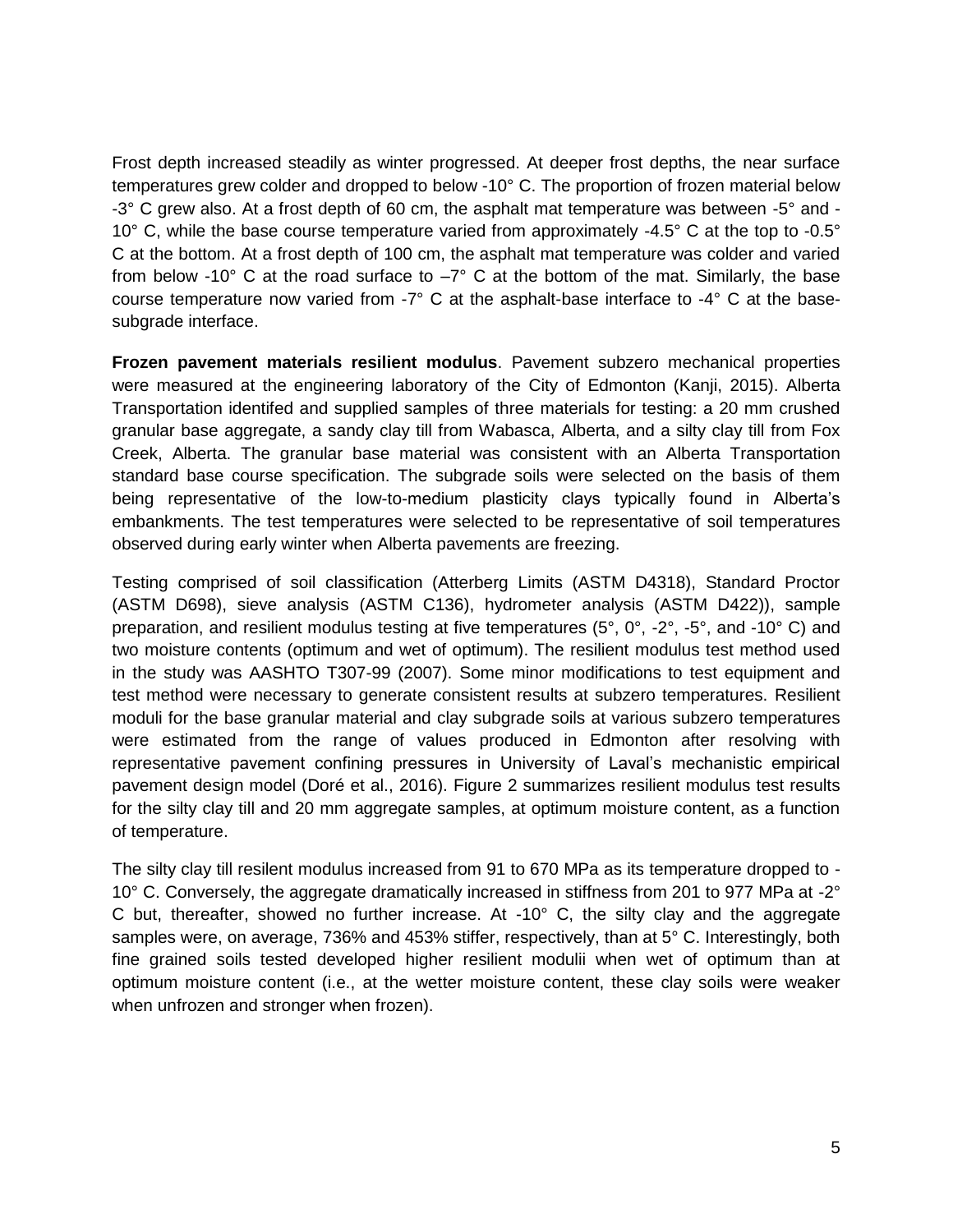

<span id="page-5-0"></span>**Figure 2. Resilient modulus of two unbound pavement materials as a function of temperature (Thiam et al. 2018).**

**University of Laval testing**. Pavement testing was conducted between February and June 2016 at an indoor lab of the Civil Engineering Department of Laval University. The instrumented pavement was representative of an Alberta-style, flexible pavement and comprised 180 mm of hot mix asphalt EB-10S, and 300 mm of MG-20 (granular base equivalent to the Alberta 2-20 specification) on a low plasticity clay subgrade. Instrumentation included thermistors to record thermal profile, an optical surface deflection measurement device, strain sensors in the AC layer, and stress and strain sensors in the granular base and subgrade. Testing consisted of freezing the instrumented test pavement and, at regular intervals, measuring instantaneous responses to four different axle loads. Two freezing and trafficking cycles were conducted—the first with a water depth of 1.5 m below surface (representing drained subgrade conditions) and one with water depth of 0.8 m (representing a wet subgrade condition). Details of the test pavement construction and testing are provided in (Cloutier et al., 2017; Thiam et al., 2018).

To evaluate the impact of WWP, first the pavement baseline response was established by loading it with 4550 kg and 5000 kg loads under summer-like conditions. Summer-like conditions were obtained before freezing the pavement referred as  $t = 0$  hour at room temperature with a stable water table. Stress and strain measurements made with Alberta's 4550 kg single axle legal loading under summer-like conditions are taken to be baseline references (hereafter referred to as measurements at  $t = 0$ ). All results collected as the test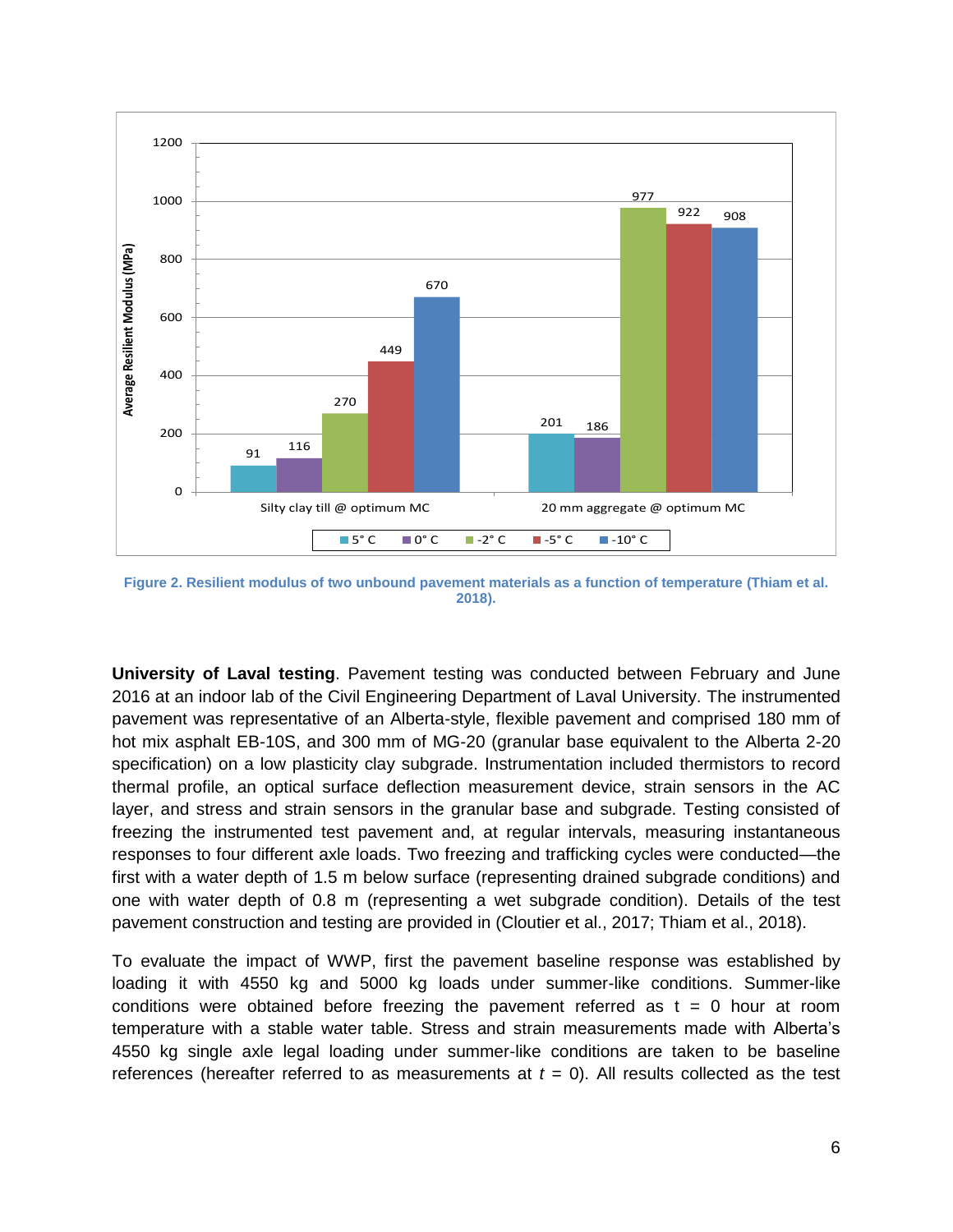pavement froze were normalized relatively to the reference measurements and expressed as relative values (RV):

$$
RV(%) = \frac{Value \text{ at } t \text{ (all loads)}}{Value \text{ at } t = 0 \text{ h } (4550 \text{ kg})}
$$
(1)

Loading was varied between 4550, 5000, 5500, and 6250 kg and this corresponded to Alberta's single-axle legal loading of 9000 kg, and three WWP single-axle loadings (10000 kg, 11000 kg, and 12500kg). These winter weight loadings were 10%, 21%, and 37% heavier than the legal loading.

In order to simplify the results presentation, only strains and surface deflections from freezing cycle 1 are shown in [Figure 3.](#page-6-0) Freezing cycle 2 presented the opportunity to evaluate pavement response in a freezing pavement that had previously thawed. The results obtained in freezing cycle 2 were very similar to those from freezing cycle 1. As can be observed, there was a loss of data between 200 and 580 mm of frost penetration for the AC-RV strain sensor (green lines) which was caused by a temporary malfunction of the strain gauge. In addition, a mechanical problem was caused by a temporary malfunction of the strain gauge. In addition, a mechanical problem with the heavy vehicle simulator's cooling system caused a brief thaw at a frost depth of 400 mm (t = 12  $h^{0.5}$ ), and this generated small increases in surface deflections and strains. To avoid damaging the pavement, no loads were applied until the hot mix asphalt mat was completely refrozen.



<span id="page-6-0"></span>**Figure 3. Relative value (RV) of response with respect to frost penetration and axle load (Cloutier et al. 2016).**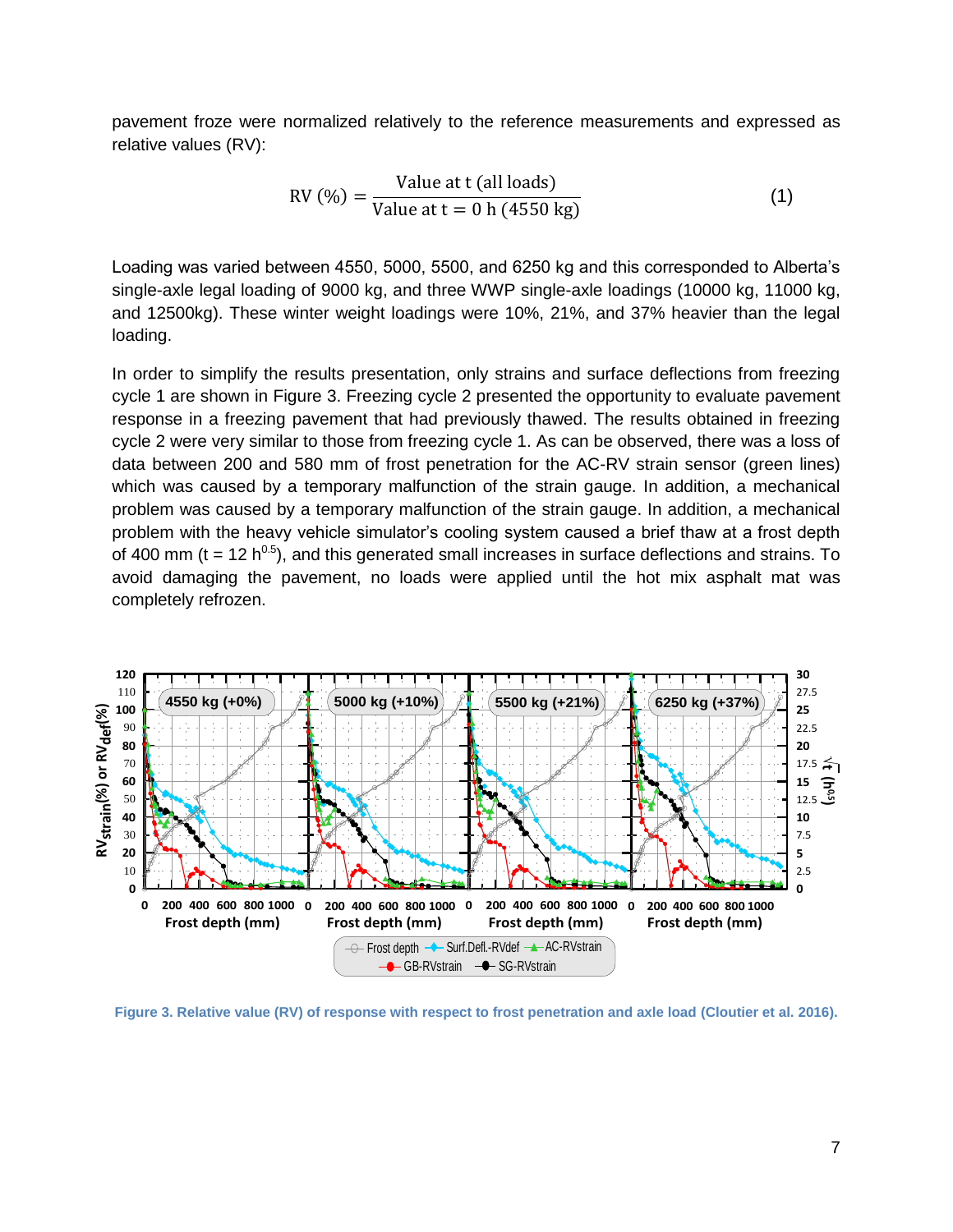The important structural influence of the bound surface layer is demonstrated by the rapid reduction in the surface deflection with decreasing asphalt temperature. When the frost had fully penetrated the asphalt concrete mat (at a frost depth of 180 mm) the relative values of maximum surface deflection were 53%, 58%, 65%, and 75% for loads of 4550, 5000, 5500, and 6250 kg, respectively. The pavement strains showed even greater RV reductions with freezing than did the surface deflections. The granular base course experienced the most substantial strain reduction when the hot mix asphalt mat froze, with a maximum relative value of 29% at the highest load (6250 kg). Following frost penetration of the hot mix asphalt mat, the relative values continued to decrease with freezing of the granular base and the lowering of the temperature of the hot mix asphalt mat. Once the pavement structure and the top of the subgrade were frozen (at a frost depth of 600 mm), the strain in all layers and the surface deflection were minimal. The surface deflection was the only parameter that continued to decrease as the frost penetrated the subgrade. These observations are similar to Ovik and Siekmeier (2004), who concluded that hauling with WWP could start in Minnesota, without risk of increased pavement damage, when freezing had penetrated 150 mm into the subgrade layer.

The effect of axle load on the mechanical responses of the freezing pavement is illustrated in Figure 4. All of the load-response comparisons were made using results from the first freezing cycle except for the AC-RV strain. The chart of load vs AC-RV strain was based on cycle 2 results because there was no loss in hot mix asphalt strain data during that cycle. For all pavement response parameters considered, the slope of the relation between RV and axle load decreases with increasing frost penetration, and this can be associated with the global increase of bearing capacity. At shallow frost depths, the effect of increasing axle load from 4550 to 6250 kg led to an increase of up to 20% in pavement response. When the frost depth reached 600 mm, however, increasing axle load resulted in negligible changes to all response parameters except surface deflection. Surface deflection increased, with respect to the 4550 kg case, by about 3% at the 5000 kg load, 6% at 5500 kg, and 10% at 6250 kg.



**Figure 4. Load effect on relative values of pavement response (Cloutier et al. 2016)**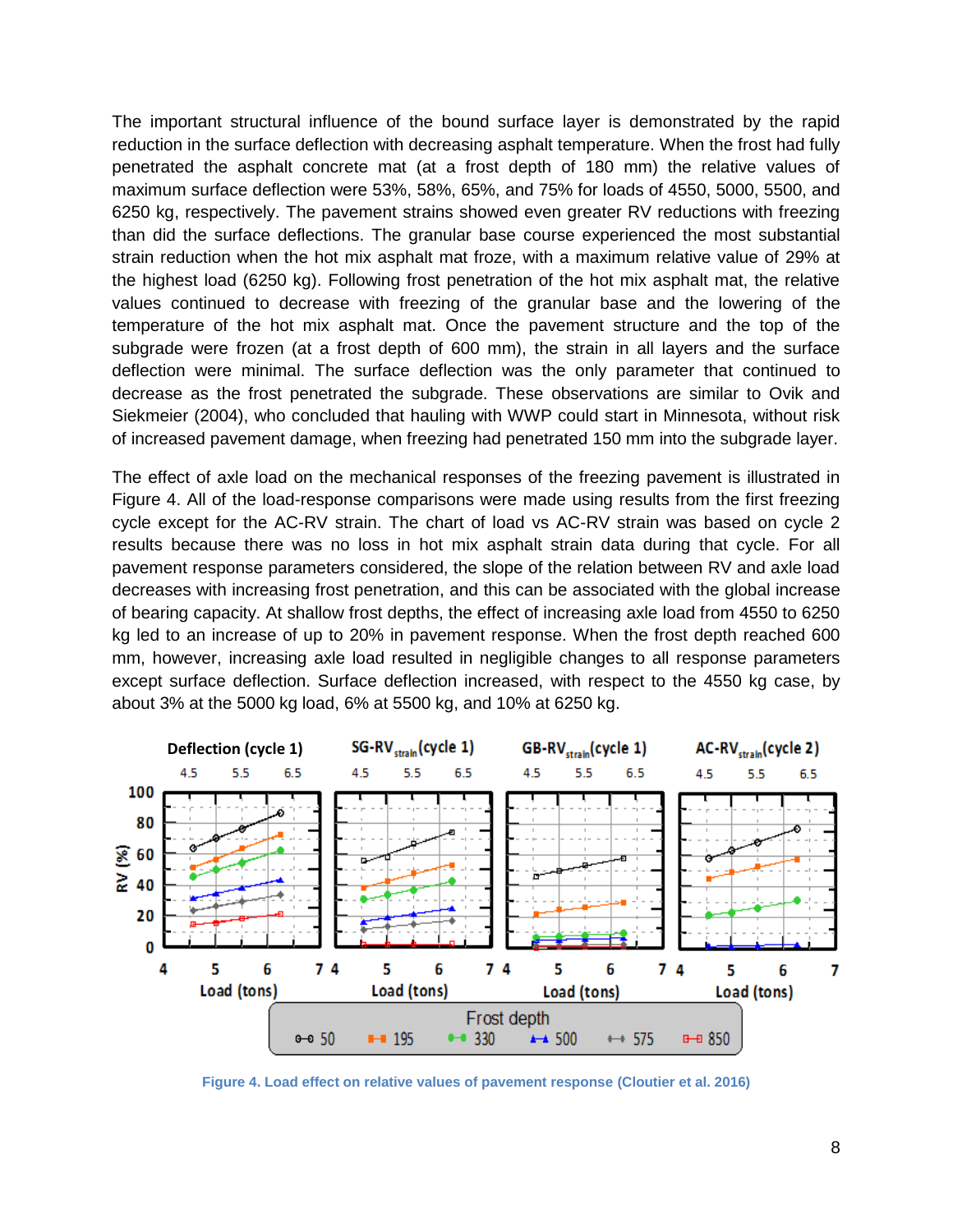**Comparison to results from trafficking a freezing Quebec-style test pavement**. A study of thawing pavements was conducted at Laval University in 2014-2015 for the Ministry of Transportation of Quebec (MTQ)(Yi et al., 2016; Bilodeau et al., 2014)). As part of the study, they measured pavement mechanical responses to half-axle loads of 5000 and 5500 kg during pavement freezing (prior to thawing the pavement). The test pavement was thicker than the Alberta-style pavement and consisted of 100 mm of hot mix asphaltic concrete, 200 mm of granular base, and 450 mm of granular subbase over a silty sand subgrade. The air temperature during freezing was the same (-10° C) for both studies and the water table depth was held at 1.6 m for the MTQ test.

[Figure 5](#page-8-0) and [Figure 6](#page-8-1) compare the results from this study with the MTQ test results. The results are expressed as relative strains at various frost depths with respect to responses to a 5000 kg load before freezing (t=0 mm). Similar trends were observed in both studies. Despite the differences in structure, the two pavements responded similarly to load increases during freezing. In both tests, under both loading conditions, the key pavement strains for fatigue cracking and rutting stabilized at a minimal value when frost depth reached 600 mm, and did not change much - if at all – at deeper frost depths or heavier axle loads. The differences in horizontal tensile hot mix asphalt strain and vertical compressive subgrade strain between the tests mostly can be attributed to the different hot mix asphalt thicknesses, subgrade soils, and water contents. The figures also highlight the effect of a 10% overload (5000 kg versus 5500 kg) which resulted in minor differences in strains for both test pavements.



150 450 1050 750 1  $0.9$  $0.8$  $0.7$  $\text{SG-RV}_{\text{strain}}$  $0.6$  $0.5$  $0.4$  $0.3$  $0.2$  $0.1$  $\overline{0}$ 300 600 900 1200 0 Frost depth (mm)

<span id="page-8-0"></span>**Figure 5. Relative values of AC mat horizontal strain with frost depth for two studies (Cloutier et al. 2016).**

<span id="page-8-1"></span>**Figure 6. Relative values of subgrade vertical strain with frost depth for two studies (Cloutier et al. 2016).**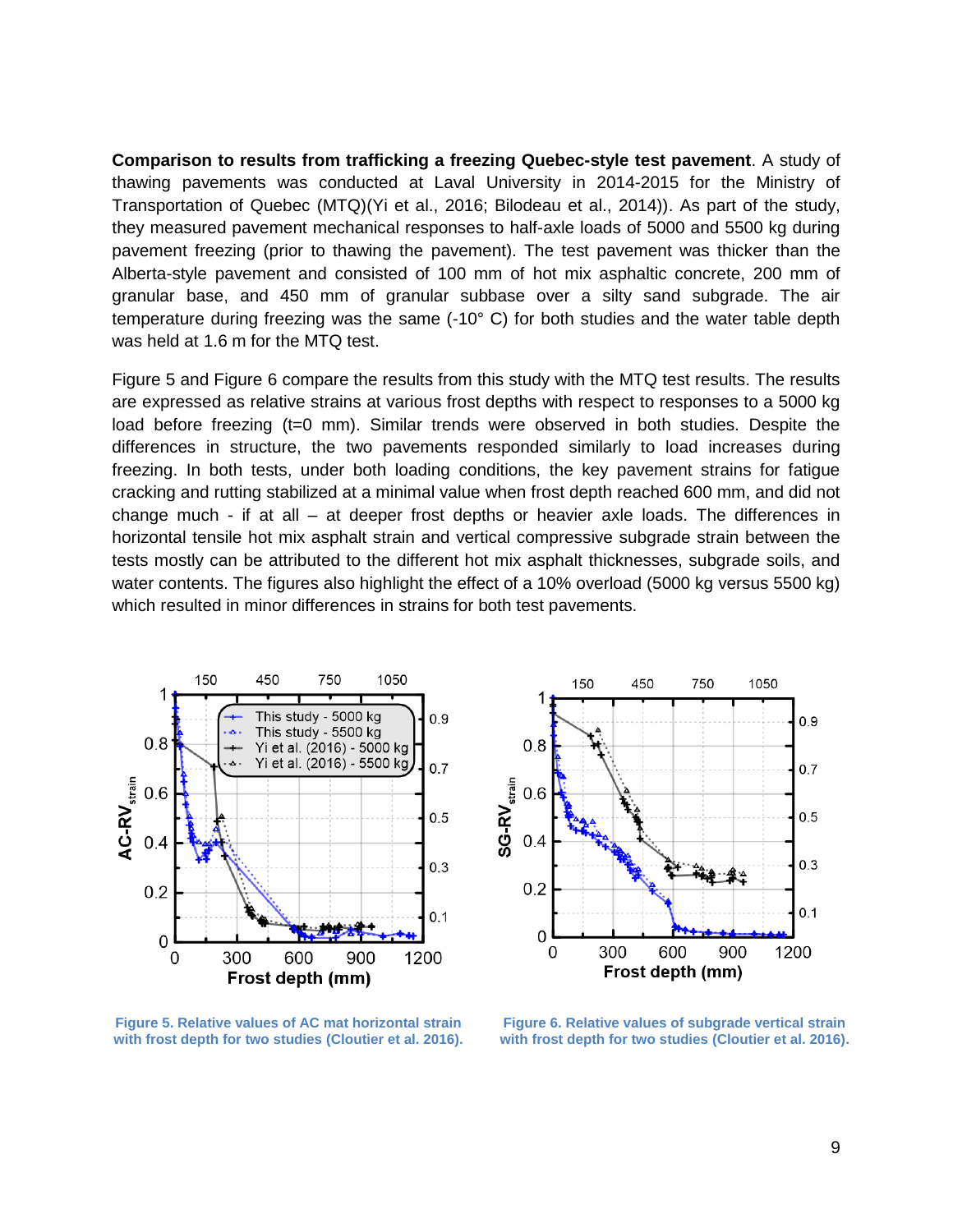**Trends observed in lab testing of the Alberta-style pavement.** The following conclusions were made about the load testing of the freezing Alberta-style pavement:

- A substantial reduction in pavement strains occurred before freezing, when the hot mix asphalt mat cooled and stiffened. By the time the hot mix asphalt mat was frozen, the underlying granular base course and subgrade strain responses to increased axle loadings had reduced by approximately 75% and 55%, relative to the strains caused by a legal load in summer-like conditions. Moreover, at a frost depth of 600 mm (when freezing had penetrated through the granular base and 120 mm into the subgrade soil), the strains were very small throughout the pavement (both relative to the reference condition and absolutely). Stiffening of the hot mix asphalt mat and freezing of the granular base appear to be the main factors associated with such a response.
- Except for surface deflection, pavement response to increasing load was negligible for frost depths of 500 mm or deeper.
- Based on theoretical estimates of fatigue cracking and rutting, predicted damage rates for the tested thin pavement became stable and negligible when the granular base was completely frozen, regardless of axle loading; Pavement responses to changes in freezing and axle loading were very similar in both freezing cycles.
- The same trends were observed with a thicker, Quebec-style, pavement tested in the same pit and under similar conditions in 2014/15.

**Freeezing pavement modeling and validation with lab test results.** The purpose of this phase of the project was to develop a linear elastic model of a freezing pavement that was validated with laboratory results from testing an Alberta-style pavement. This validation was accomplished by comparing estimated with measured spontaneous strain and stress responses.

Pavement subzero mechanical properties were measured by City of Edmonton testing of unbound pavement materials (granular base and silty clay subgrade)(Kanji, 2015). Additional modeling with Laval University's mechanistic-empirical pavement design guide (Doré et al., 2016) was required to resolve resilient modulus to a single value per temperature. The same loads used for the lab testing were used for the WinJULEA modeling. The frozen asphaltic concrete moduli were taken from the Witczak model in Level 3 of the MEPDG (NCHRP, 2011). Subsequent to testing, the asphaltic concrete moduli were evaluated by University of Laval and the values were comparable to the MEPDG values. Resilient moduli for the base granular material and clay subgrade at various subzero temperatures were estimated using the values measured by Kanji (2015), and resolving these with representative pavement confining pressures in University of Laval's mechanistic empirical pavement design model (Doré et al., 2016). Poisson's ratio values used in this analysis were based on MEPDG Level 3 ranges.

[Figure 7](#page-10-0) presents relative value results from the WinJULEA analysis and results from laboratory pavement testing, as a function of frost depth. Results were presented for 5000 kg and 6250 kg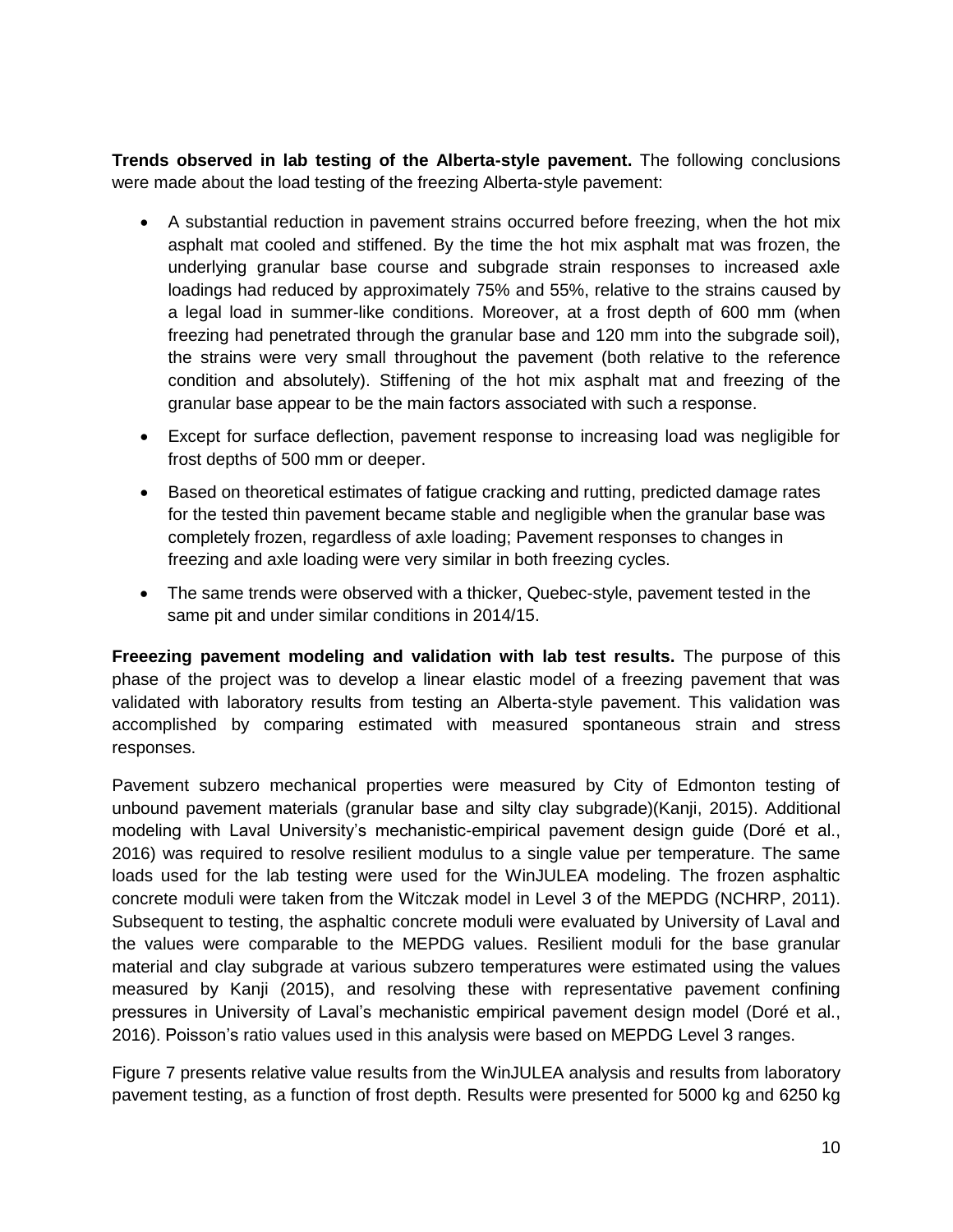loads, and for both surface deflection and permanent strain at the top of the subgrade. Results showed great similarity between experimentally and theoretically (WinJULEA) derived relative values. As anticipated, the results showed a decrease in pavement sensitivity to loading with increasing frost depth. Firstly, as soon as the hot mix asphalt is frozen, an important decrease in relative values is noted. Then, as frost depth increases, deflections and strains decrease progressively. When frost depth reached 600 mm, both experimental and theoretical strain results decreased to very small relative values. Most importantly, the charts slope changes are similar—indicating good agreement between real life and modeling.

WinJULEA tends to overestimate pavement strains due to the approximation of materials' mechanical properties and this will result in an underestimate of cycles to failure. The number of load cycles, stress history, confining pressure, stress state, and degree of compaction can influence pavement mechanical response (Poupart, 2013). Some of these variables are not fully represented in WinJULEA and this may cause differences between modeled and measured results.



<span id="page-10-0"></span>**Figure 7. Comparison of subgrade strain and surface deflection, expressed as relative values of unfrozen conditions and a 4550 kg half-axle load, as predicted by a WinJULEA model and experimental test results (Cloutier et al. 2016).**

**Estimating load sensitivity of freezing pavement service life.** In order to assess the effect of load sensitivity to freezing pavement service life, a damage analysis was performed using the test pavement structure and trafficking results. This analysis was focused on two performance parameters:

- Elastic tensile strain at the bottom of hot mix asphalt mat (maximum fatigue cracking criteria);
- Elastic compressive strain at the top of subgrade layer (maximum rutting criteria).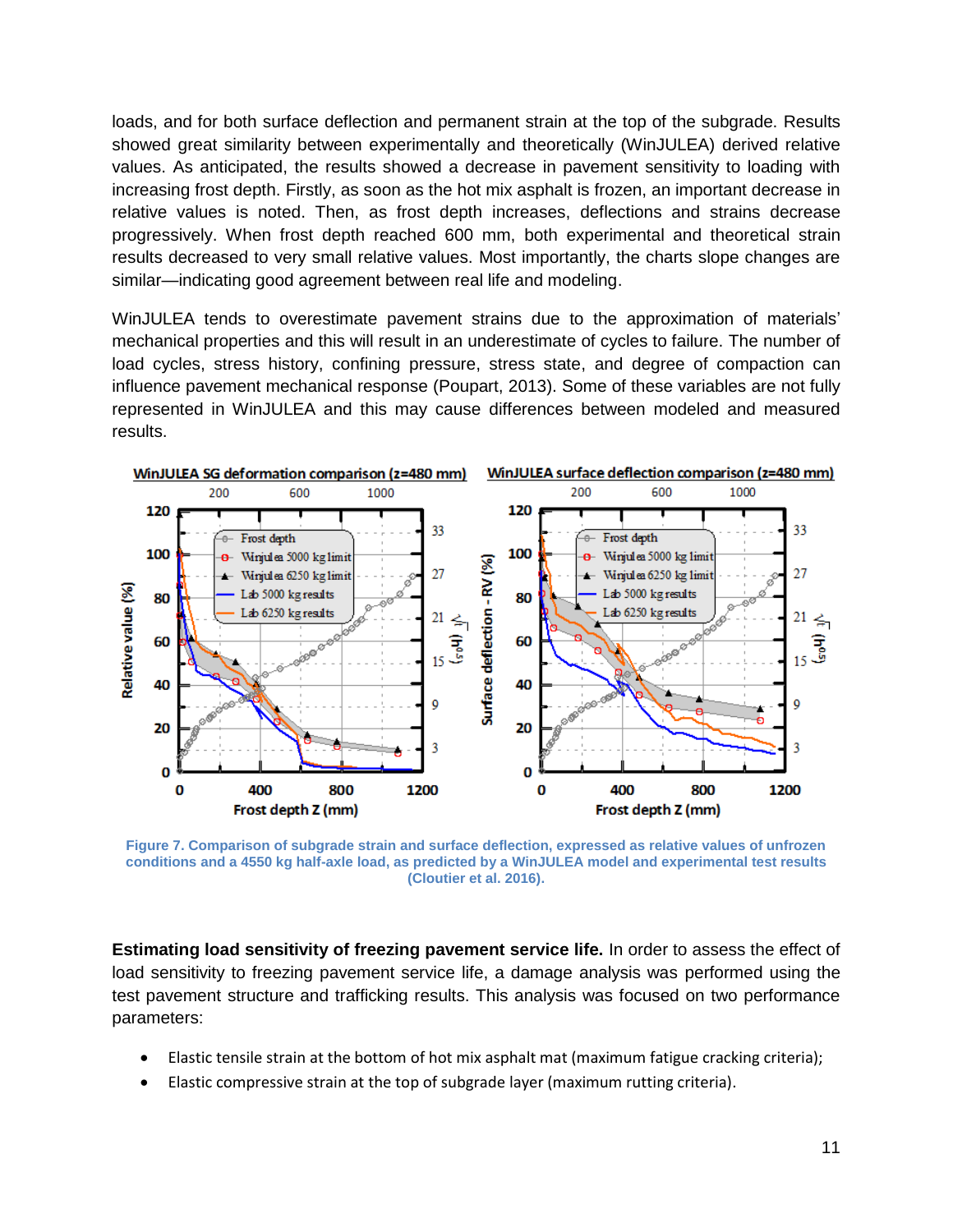The estimated number of load repetitions to reach a failure condition in the hot mix asphalt mat and in the subgrade soil was calculated using the Asphalt Institute empirical transfer functions (Huang 2004):

$$
N_{f} = C \times KF_{i} \times \left(\frac{1}{\epsilon_{t}}\right)^{KF_{2}} \times \left(\frac{1}{|E^{*}|}\right)^{KF_{3}}
$$
\n(2)

$$
N_r = K F_4 \times \varepsilon_c^{K F_5}
$$
 (3)

where, N<sub>f</sub> is the estimated number of load repetitions to cause fatigue cracking over 10% of the wheel path, N<sub>r</sub> is the estimated number of loads to cause a 12.7 mm-deep rut in the hot mix asphalt mat, ε<sub>t</sub> is the horizontal tensile strain at the bottom of hot mix asphalt mat (mm/mm*), εc* is the vertical compressive strain in the top of the subgrade soil (mm/mm), *|E\*| is the dynamic modulus of the AC (MPa), C=0.07958, KF*<sub>1</sub>=1.0, KF<sub>2</sub>=3.291, KF<sub>3</sub>=0.854, KF<sub>4</sub>=1.365x10<sup>-9</sup> and *KF*<sub>5</sub>=-4.477.

For each performance parameter, the theoretical pavement damage *(D)* induced in the pavement per load repetition was calculated as:

$$
D = \frac{1}{N} \tag{4}
$$

in which N is the estimated number of load repetitions to failure  $(N_f, N_f)$ . The theoretical pavement damage was also expressed relative to the theoretical pavement damage from Alberta's heaviest legal half-axle load (4550 kg) allowed under summer-like conditions (*D<sup>4550</sup> (*t = 0*))*. Relative damage*,* calculated for any frost depth (t), was defined as:

$$
D(t) / D_{4550}(t = 0)
$$
 (5)

[Table 2](#page-12-0) presents the predictions of bottom-up fatigue cracking and rutting, expressed as a percentage relative to that predicted for a 4550 half-axle load under summer condition. The results illustrate how freezing of the hot mix asphalt mat greatly reduced the predicted rutting. Conversely, when freezing reached the bottom of the granular base course, the predicted fatigue cracking damage was greatly reduced. At a frost depth of 500 mm, rutting and fatigue cracking from half-axle loads up to 6250 kg were predicted to be no more than 0.3% of that from a 4550 half-axle load under unfrozen conditions. From a service life perspective, at frost depths greater than 500 mm, the risk of pavement damage appears very minor even at the heaviest loading tested because the relative damage values were very small and they rapidly approached zero with increasing frost depth.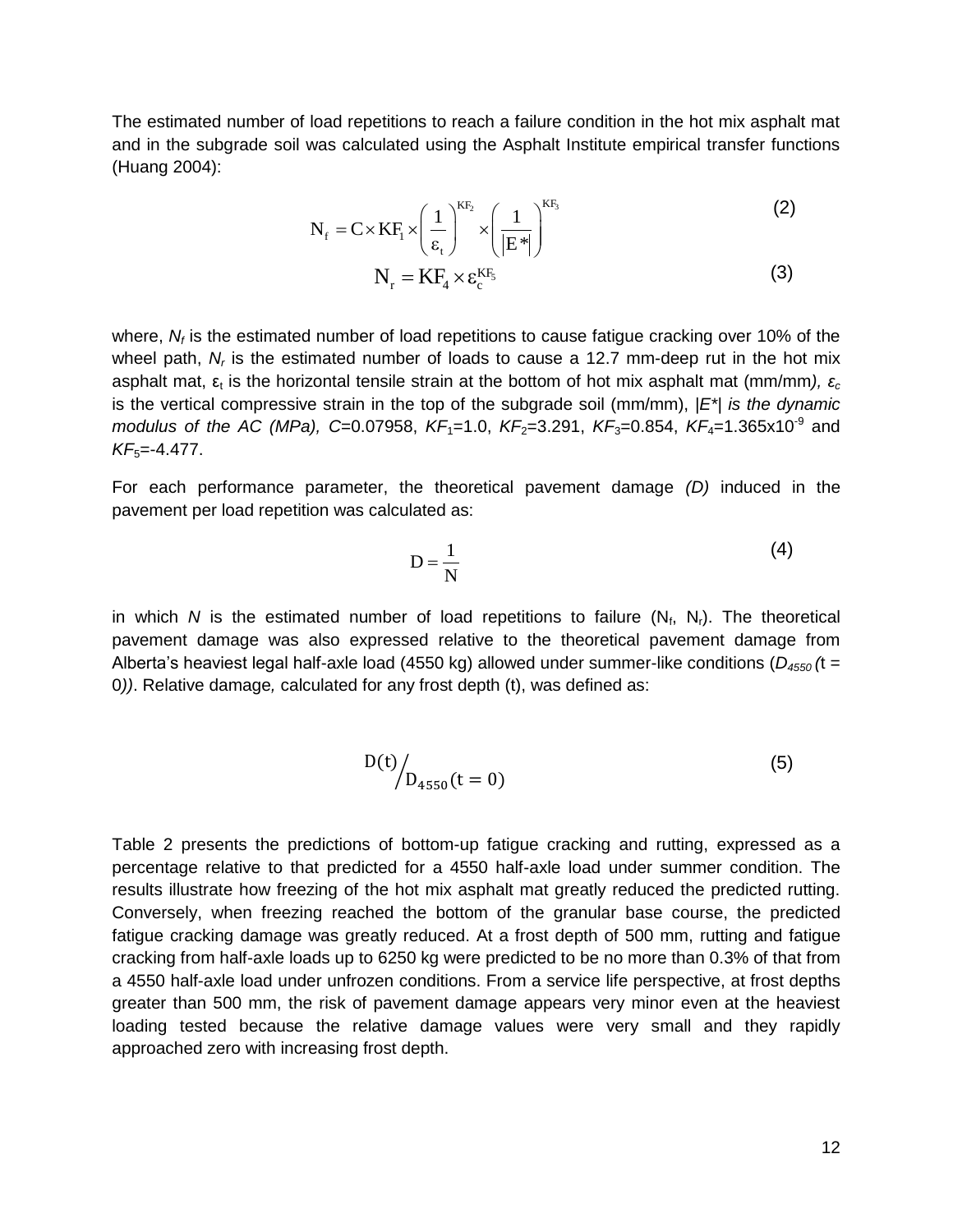| Frost<br><b>Depth</b> | Fatigue cracking |         |               |          | Rutting  |          |               |          |
|-----------------------|------------------|---------|---------------|----------|----------|----------|---------------|----------|
|                       | 4550 kg          | 5000 kg | 5500 kg       | 6250 kg  | 4550 kg  | 5000 kg  | 5500 kg       | 6250 kg  |
| $0 \text{ mm}$        | 100%             | 119.5%  | not predicted |          | 100%     | 149.1%   | not predicted |          |
| 180 mm                | 41.6%            | 56.4%   | 72.5%         | 94.5%    | 3.2%     | 3.3%     | 5.4%          | 8.7%     |
| 300 mm                | 20.8%            | 23.5%   | 28.8%         | 58.8%    | 1.4%     | 1.5%     | 2.0%          | 4.0%     |
| 500 mm                | 0.05%            | 0.04%   | 0.06%         | 0.1%     | 0.1%     | 0.1%     | 0.2%          | 0.3%     |
| 600 mm                | 0.05%            | 0.07%   | 0.06%         | 0.10%    | $0.00\%$ | $0.00\%$ | $0.00\%$      | $0.00\%$ |
| 700 mm                | 0.04%            | 0.03%   | 0.07%         | 0.10%    | $0.00\%$ | $0.00\%$ | $0.00\%$      | $0.00\%$ |
| 800 mm                | 0.02%            | 0.04%   | 0.06%         | $0.07\%$ | $0.00\%$ | $0.00\%$ | $0.00\%$      | $0.00\%$ |
| 1000 mm               | 0.01%            | 0.01%   | 0.03%         | 0.05%    | $0.00\%$ | $0.00\%$ | $0.00\%$      | $0.00\%$ |

<span id="page-12-0"></span>**Table 2. Predicted fatigue cracking and surface rutting for various frost depths and winter weight premiums, relative to that from a 4550 kg half-axle load under summer conditions (Thiam et al. 2018)**

**Sensitivity analysis.** A sensitivity analysis, using a similar approach to described above, was conducted to assess whether the service life trends estimated for the test pavement could be expected to apply to the weakest Alberta highway pavement structures. An analysis of Alberta's highway pavement structures identified five representative weak pavement structures. Their total pavement thicknesses ranged between 235 and 360 mm (the test pavement was 480 mm thick) and all were underlain by a fine grained soil subgrade. The thermal profiles corresponding to different frost depths were taken to be that found with the multi-year analysis of freezing at Wandering River thermistor station [\(Figure 1\)](#page-3-1). [Figure 8](#page-13-0) presents a comparison of WinJULEApredicted strains, from a 6250 kg wheel load, in six, weak, freezing Alberta pavements (including the tested 'typical Alberta pavement').

Comparing relative strain values between [Figure 8](#page-13-0) and a similar analysis with a wheel load of 5000 kg, it was apparent that pavement load sensitivity, for the range of single axle loads considered, decreased with frost depth also, and became very small for all pavement structures by a 600 mm frost penetration.

It was concluded, therefore, that when frost depth reached 600 mm the strain levels became very small in all of the weak Alberta pavements studied in this project. Given that the analysed structures represented the majority of weaker Alberta provincial highway pavements, it was concluded that a single WWP starting frost depth could be adopted for the Province with confidence.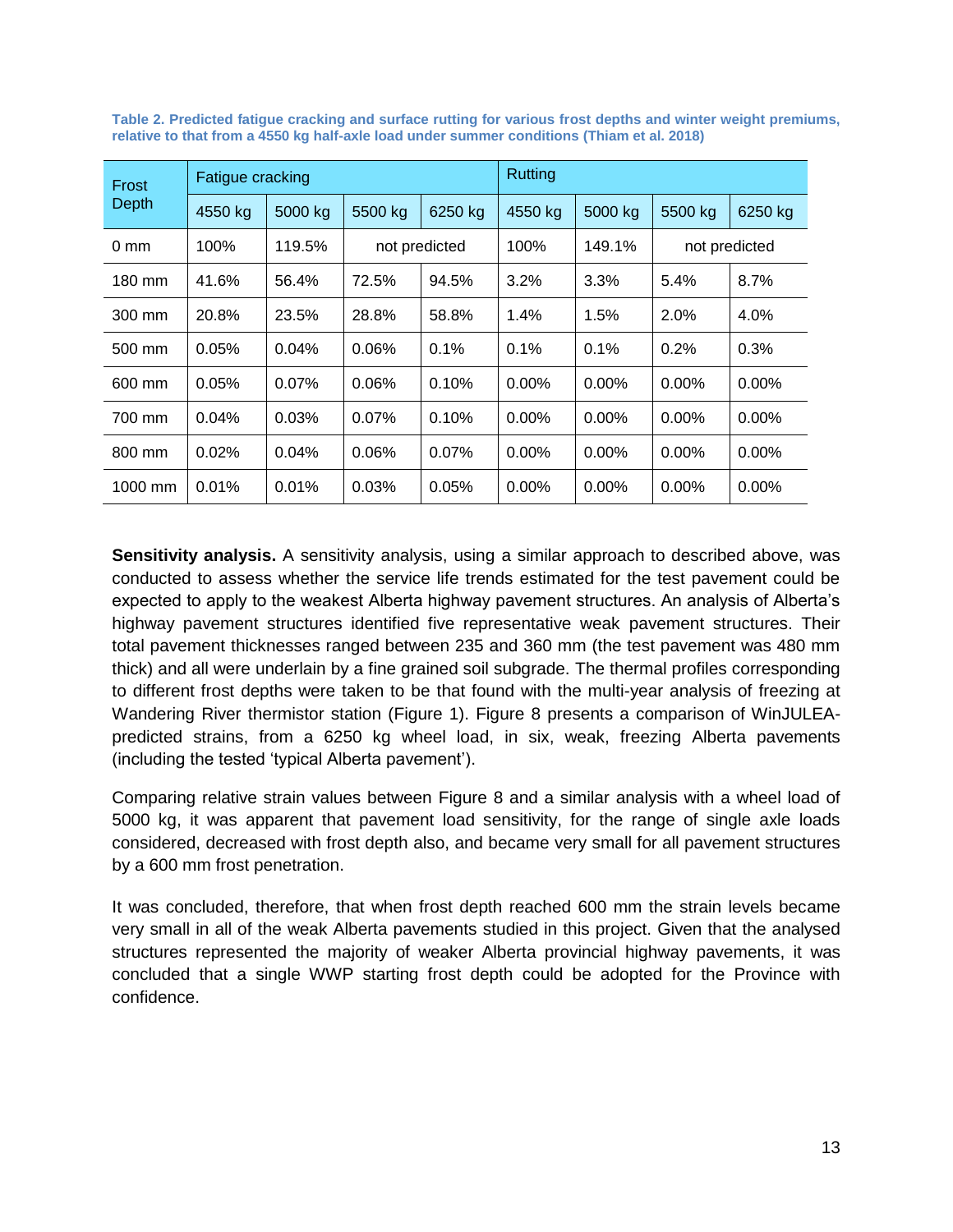

<span id="page-13-0"></span>**Figure 8. Predicted strain comparison for six, weak, freezing Alberta pavements including the tested 'typical Alberta pavement'. Subgrade vertical strains (left) and AC mat horizontal strains (right) from a 6250 kg wheel load are expressed relative to the strains from a 4550 kg wheel under unfrozen conditions (Thiam et al. 2018).**

**Implementation recommendation.** Winter weights should be initiated, therefore, at a frost depth that typically corresponds to a time in winter when freezing proceeds steadily, and the pavement is well frozen and able to resist brief warming spells during the freezing process. This should lead to WWP staying on once they are instated causing less upset for both the forestry and heavy haul trucking, and regulators. Freezing pattern tests and data provided by Alberta Transportation indicate that initiating winter weights at a frost depth of 70 cm, as opposed to 60 cm, is more likely to result in colder roadbed temperatures and consistent freezing. This recommendation concurs with Ovik & Siekmeier (2004), who concluded that WWP hauling in Minnesota could start when freezing had penetrated 150 mm into the subgrade layer, without risk of increased pavement damage.

**General benefits of winter weights.** An important economic impact of a longer winter weight haul program is that it may prolong pavement life by encouraging more wintertime transport when road wear rates are a small fraction of summer levels. One estimate from a Saskatchewan Highways and Infrastructure executive was that Saskatchewan achieved 67% longer pavement life on its low volume pavements because of traffic impacts during the winter (e.g., 25 years of life with 15-year designs)<sup>1</sup>. Results presented in [Table 2](#page-12-0) substantiate this claim—frozen strain levels were a very small fraction of unfrozen pavement strains, regardless of the incrementally heavier wheel loads in winter. Thiam et al. (2018) estimates that substantial savings in pavement maintenance (in the order of \$1M to \$2.5M per year) would accrue if the starting frost depth for WWP were to be reduced to between 700 and 800 mm. Per [Table 1,](#page-3-0) for

<sup>1</sup> George Stamatinos, P.Eng. former Assistant Deputy Minister, Saskatchewan Department of Highways and Infrastructure. Personal communication. June 2001.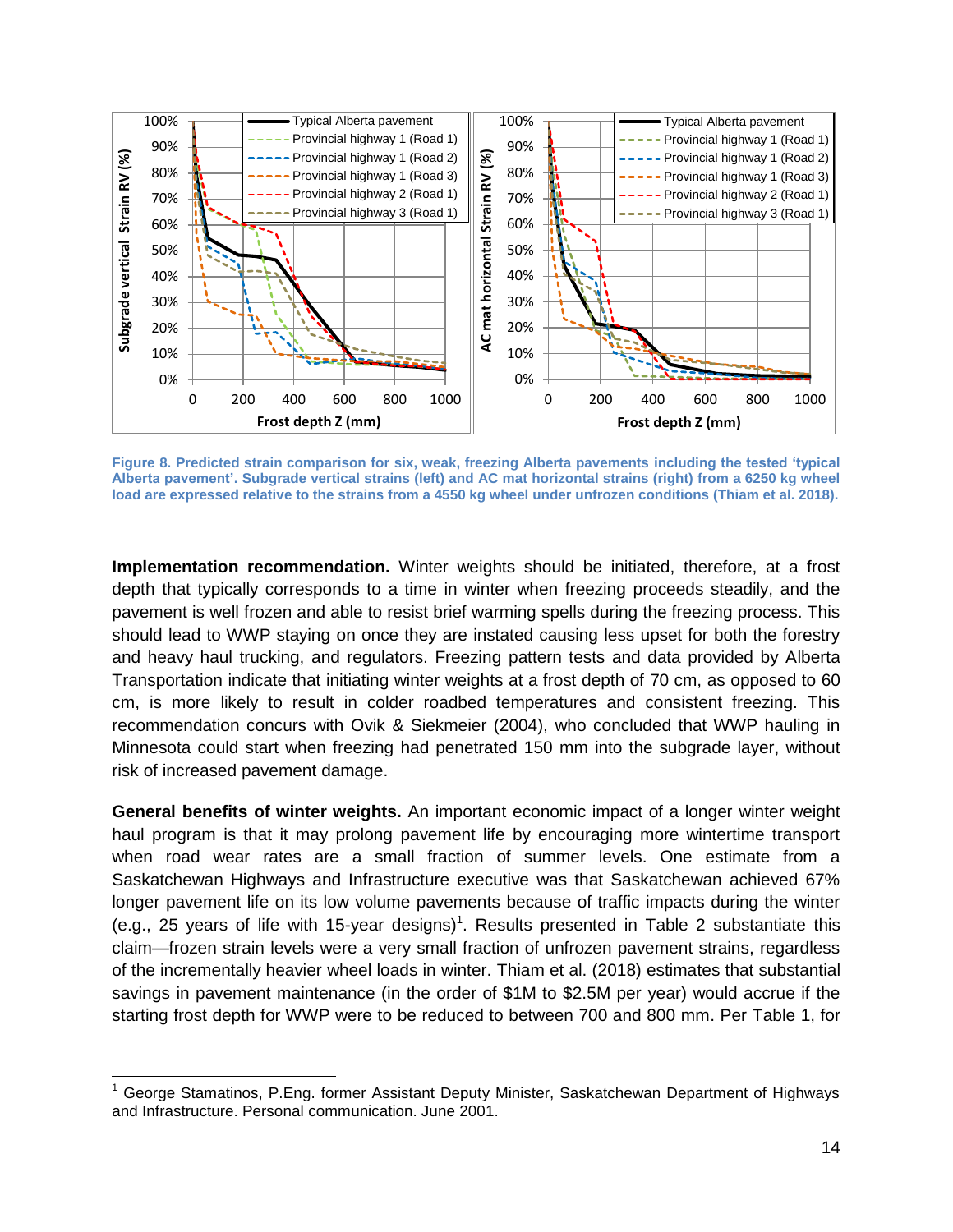this range of starting frost depths the winter hauling period would be extended by 1 to 1.5 weeks.

Winter weights generate substantial economic benefits that increase the competitiveness of local truck-based industries, and help compensate industry for losses incurred from spring load restrictions. Policy changes to increase the length of the WWP period will further promote these benefits. Policies to encourage fewer, more heavily, loaded trucks increase the efficiency of hauling, thereby reducing GHG production, and reducing overall traffic levels.

The Transport Engineering Branch of Alberta Transportation manages the winter weight haul program in Alberta. They do not anticipate increased operating costs or other barriers to implementing a policy change to a shallower starting frost depth threshold for WWP. $^{2}$ 

**Forestry industry benefits of winter weights.** Winter weight programs result in operational shifts from summer to winter harvesting and hauling. In the forest industry, where fixed volumes are hauled annually, starting WWP at a shallower frost depth allows companies to haul higher volumes per truck, and in total, under frozen road conditions. Higher winter payloads make for more efficient transport and reduce the cost of wood transport. FPInnovations surveyed its members to quantify the benefits of winter hauling, and a longer winter weight haul period. Haul savings at the current winter weight premiums were estimated by configuration, and extended from FPInnovations' member companies to the entire industry on the basis of processed mill volumes. If winter weight hauling were to start sooner, approximately \$1.63 M per week in forest industry hauling savings is anticipated.

This earlier onset of winter weight hauling could occur with a policy change to a shallower starting frost depth. An analysis of frost penetration rates recorded at 25 AT thermistor stations during winter 2015/16 found that it took ten days, on average, for frost to penetrate from 700 to 1000 mm. Starting Alberta's winter weights at a frost depth of 700 mm, therefore, may result in 1.5 additional weeks of winter hauling, and incremental hauling savings to the forest industry of \$2.44 M. In areas with wetter soils, or during years with wetter and warmer falls, freezing will be slower. Under these conditions, the time lag between 700 mm and 1000 mm frost depth will be longer than if conditions were dryer; therefore, the WWP period extension and predicted savings would be even greater. Additional, uncalculated benefits could accrue from a shallower starting frost depth because forest operations in the south of the province may now participate in the winter weight program—both in warmer years and in those areas that do not traditionally freeze to 1 m.

Increased opportunity to conduct winter weight hauling reduces the vulnerability of forest operations to climate change-induced interruptions due to wet weather, flooding, or wildfire in the summer. Transporting more wood in the winter with fewer trucks allows mills to reduce mill yard inventory volumes and costs, helps address driver shortages, and reduces summer traffic congestion on public highways hauling corridors.

<sup>&</sup>lt;u>2</u><br><sup>2</sup> Kim Durdle, P.Eng. Director, Transport Engineering, Alberta Transportation. Personal communication. May 2017.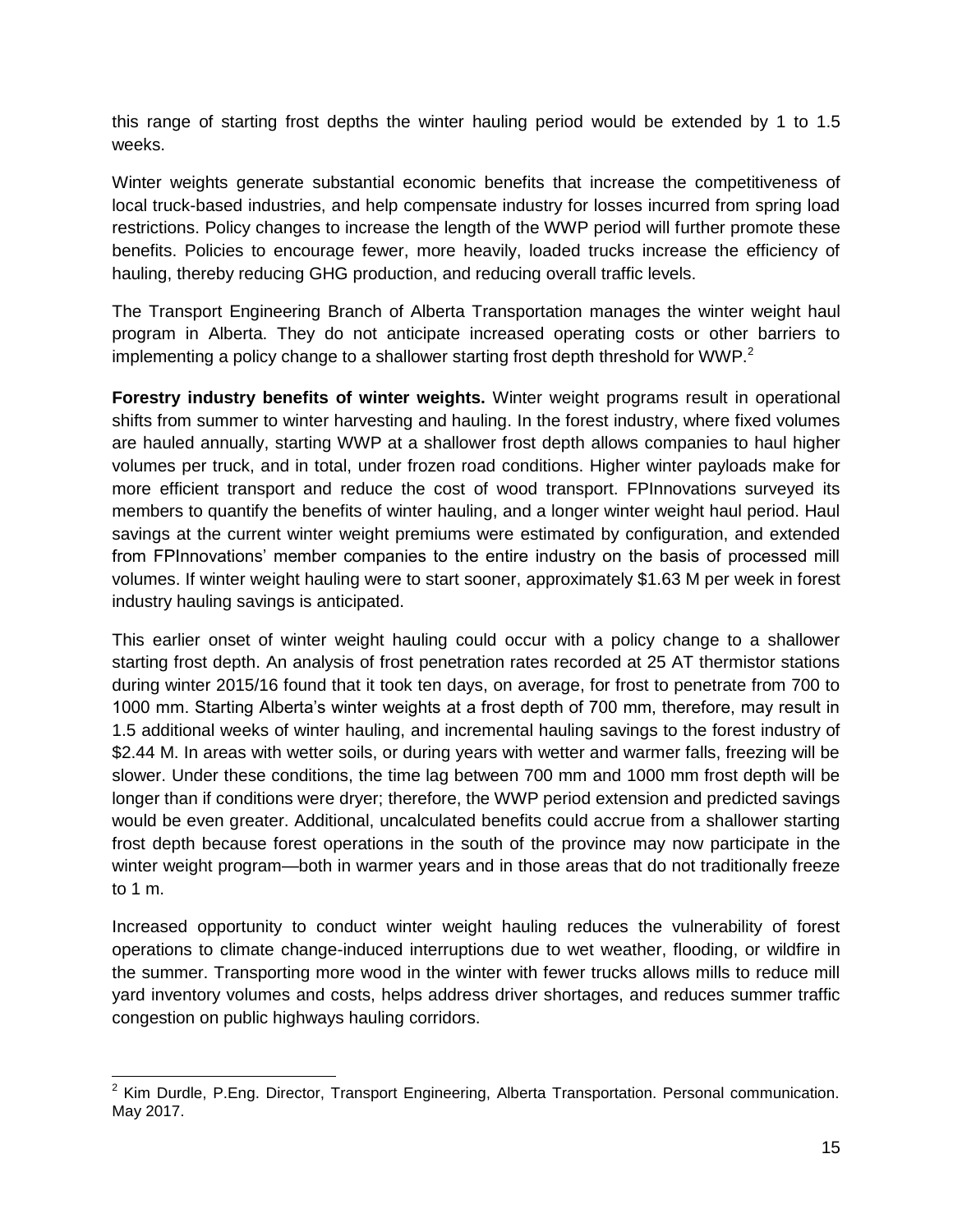**Heavy haul industry benefits**. The heavy haul industry is for the movement of non-divisible loads and is unlike the forest industry where higher weight translates into increased payload. However, heavy haulers do experience a benefit if they can transport loads with fewer axles (i.e., transport configurations are less costly and easier to manoeuver). Unlike the forest industry, heavy haulers have the advantage of a seasonal (fall) weight program so the increase to allowable winter weights is incrementally less. An early start to winter weights could mean an extra one to two weeks of hauling for some carriers, if the loads can't be hauled with enough wheels at fall weights. Like the southern forest industry, a big benefit could be to carriers in the south who were not able to participate in the winter weight program in the past because frost depths in the area did not reach 1 m. Crane carriers also would see an advantage as they are able to drop the boom dolly during winter moves, if there are no bridge capacity issues.

**Policy change.** In January 2018, Alberta Transportation announced a change in the starting and stopping thresholds for its winter weight hauling program. The starting threshold frost depth was reduced from 1.0 m to 0.75 m, and the ending thaw depth threshold was set at 0.25 m from a discretionary range of 0.25 – 0.3 m. The selection of a 0.75 m frost depth was in harmony with the winter weight starting frost depths in Saskatchewan and Manitoba.

**Ready to adopt progress.** A literature review conducted at the outset of the project found little information about the modeling of freezing and frozen pavements. Nor had Alberta Transportation or any other Canadian regulators conducted such an analysis. It is notable, therefore, that modeling the structural behavior of freezing asphaltic pavements using a layered elastic modeling approach was validated in this project. Layered elastic modeling closely predicted the patterns of strain recorded in the instrumented freezing pavement; however, the model conservatively overestimated strains by as much as 10%. This finding validates the use of layered elastic modeling for modeling freezing pavements and provides regulators and researchers with a useful tool for analyzing winter weight policies and the behavior of partially and well frozen pavements.

As noted, Alberta offers the most generous WWP for log haulers in Canada. These WWP are route and configuration specific and permitted axle weights vary from no increase to a sizeable increase. It was important for winter weight policy in Alberta in other jurisdictions, therefore, that the analyses assess the reduction in load sensitivity of freezing highway pavements. The full scale test results documented how, as ambient temperatures approached zero, the asphaltic concrete mat stiffened and dramatically reduced the strains felt in the pavement layers. Further, when both the asphalt mat and base course were frozen, their combined stiffness created a bridging effect that largely eliminated load sensitivity in the pavement.